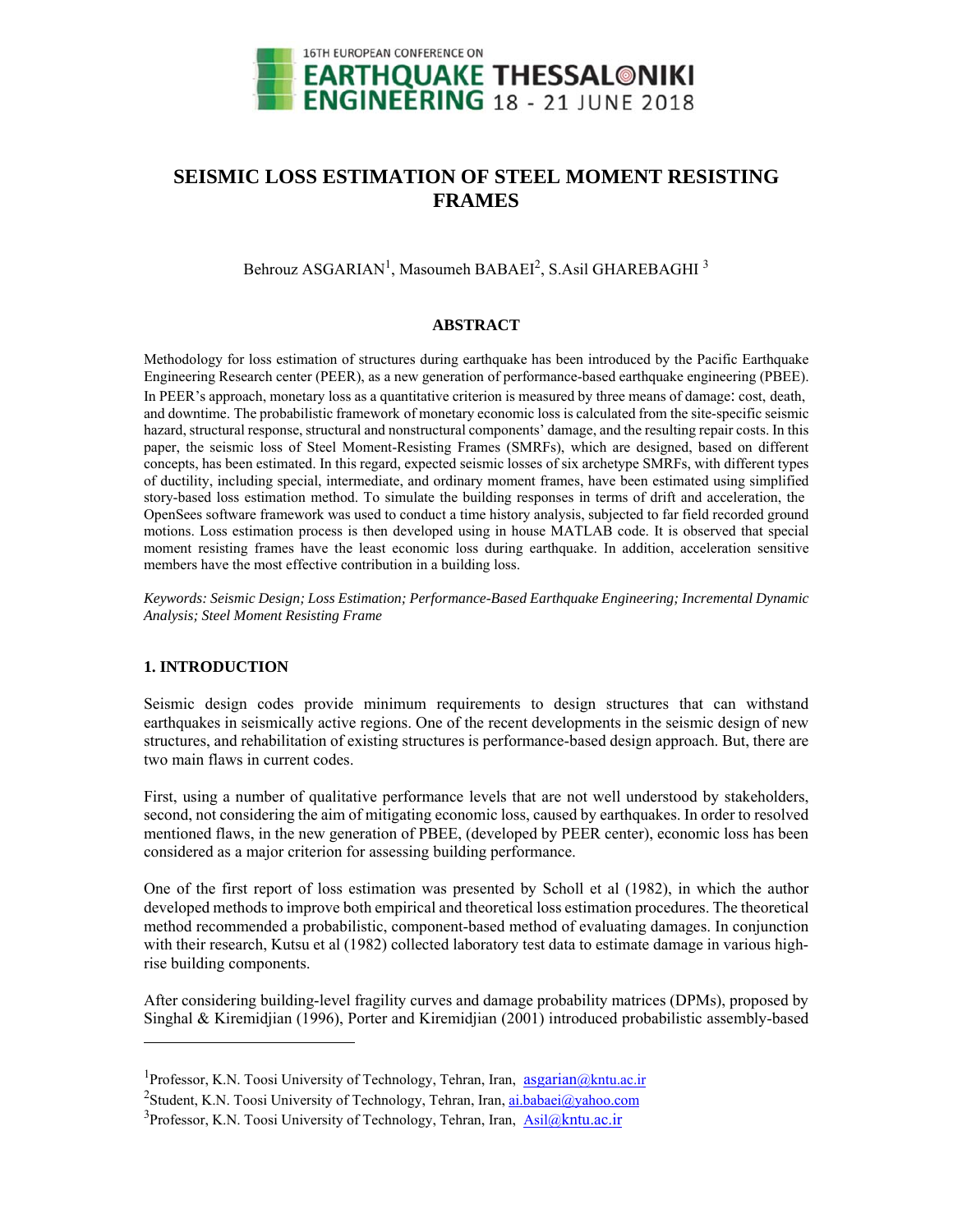framework. Later, Porter and Kiremidjian (2001) introduced a probabilistic assembly-based framework. The framework combines the uncertainty stemming in the damage estimation and the associated repair costs. Next, a component-based method with considering collapse probability was developed by Aslani & Miranda (2005). It was followed by a simplified method of PEER framework, presented by Zareian & Krawinkler (2006) [2]. The Zareian & Krawinkler framework allowed building components to be classified in various clusters of story level or the whole building. Reiser & Beck (2007) [3] followed Aslani & Miranda's research [1] using an MATAB Damage and Loss Analysis toolbox (MDLA), in which the PEER framework was implemented.

The story-based loss estimation is one of the most recent seismic loss estimation studies of PEER approach, which has been introduced by Ramirez and Miranda (2009) [4]. The current study is based on aforementioned research.

The aim of this paper is to investigate the effect of seismic design level of Steel Moment-Resisting Frames (SMRFs) on repair cost of seismically induced damages through incremental dynamic analysis. In this regard, six archetype SMRFs, including ordinary, intermediate, and special frames are considered for being analyzed. All SMRFs have been initially designed according to seismic codes [8, 9, 10]. In fact, they are in full compliance with AISC code [9]. Consequently, all SMRFs are analyzed under incremental dynamic analysis using OpenSees software.

# *1.1 Loss estimation framework*

The new generation of performance-based design methodology is represented in this section. As it was mentioned before, the methodology is based on the works of Krawinkler & Miranda (2004) [5], Aslani & Miranda 2005[1], Mitrani-Reiser (2007) [3]. It is a probabilistic framework, which includes the following stages: Hazard Analysis, Structural Analysis, Damage Analysis, Loss Analysis as Equation 1 [10].

$$
\lambda[DV] = \iiint (G(DV|DM) dG(DM|EDP) dG(EDP|IM) d\lambda(IM). d(EDP). d(DM))
$$
\n(1)

where  $G[X|Y]$  is Complementary cumulative distribution function of X conditional on Y and  $\lambda[X|Y]$  is Mean annual frequency of X given Y.

The following assumptions are made in the present article:1<sup>st</sup> -Intensity measure (IM) is defined as the spectral acceleration at the fundamental period of building  $(Sa(T1))$ . 2<sup>nd</sup> -Engineering demand parameter (EDP), which is provided to survey structural responses, is considered as inter-story drift ratio (IDR) and peak floor acceleration (PFA).<sup>3rd</sup> -Three quantitative parameters are considered in PEER framework as decision variable (DV), for introducing seismic performance: damage cost, downtime, and death. However, in this paper, DV is only represented by monetary losses.

As aforementioned, a simplified version of PEER's building-specific loss estimation approache, "Storybased method", which has been proposed by Ramirez & Miranda (2009) [4] is utilized in this research. This approach relies on assumptions about the building's cost distribution to calculate loss for each story. In order to implement building-specific relation between the correlating ground motion intensity and the economic monetary loss (i.e. loss function) a probabilistic phrase is applied as Equation 2(Aslani (2005)) [1].

$$
E[L_T | IM] = E[L_T | NC. IM]P(NC|IM) + E[L_T | C]P(C|IM)
$$
\n
$$
(2)
$$

Expected losses at a given level of ground motion intensity are computed as the sum of expected losses in two states; a) NC state, in which no collapse occurs, and b) C state, in which collapse occurs, and the building is needed to be rebuilt(C). In the right hand side of Equation 2,  $E[L_T|NCIM]$  is calculated by story-based methodology [4], as clarified in Equations 3,4 and 5, where S is the number of stories and N is the number of components in each story [11].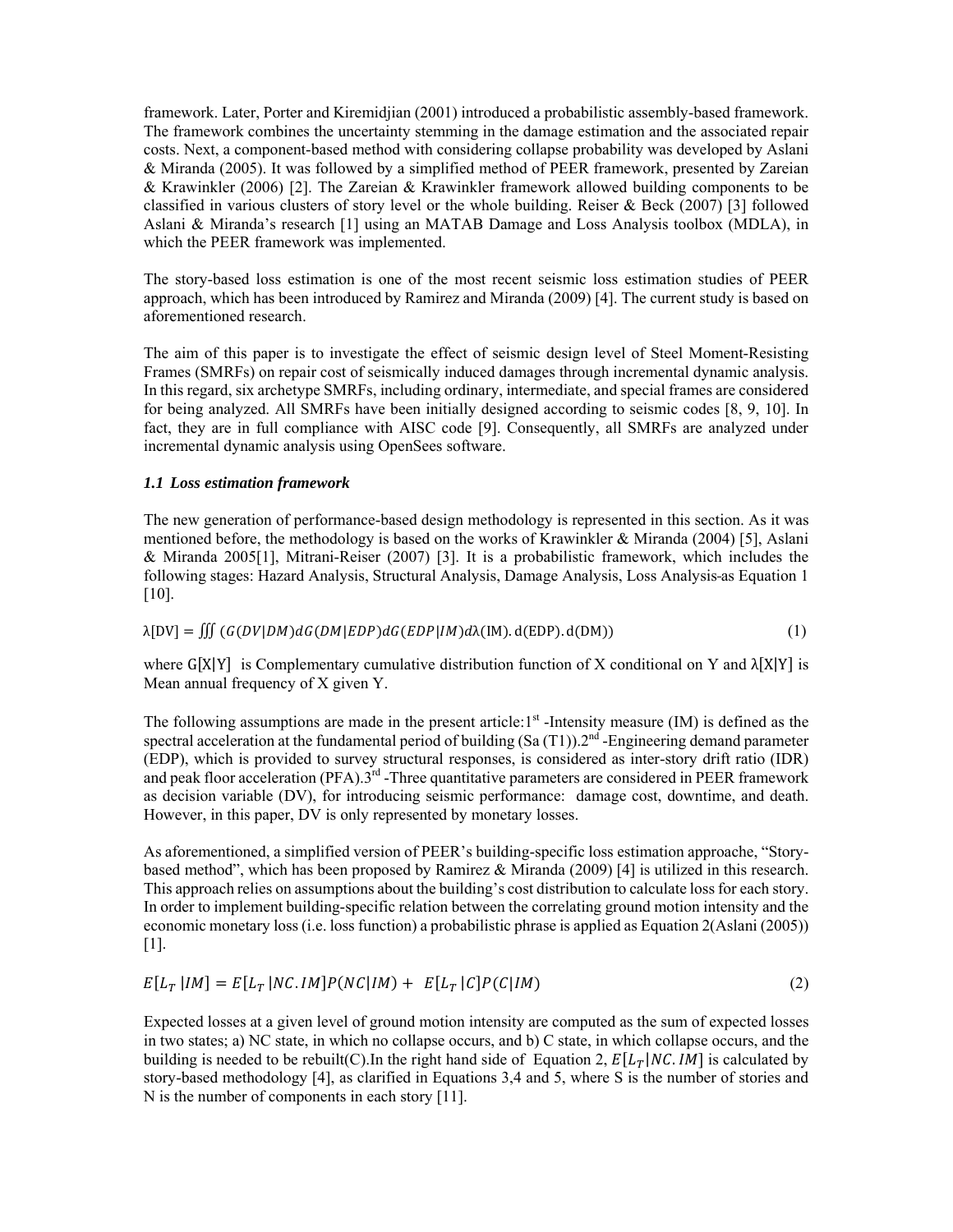$$
E[L_T|NC.IM] = \sum_{i=1}^{S} \sum_{k=1}^{N} E[L_{i,k}|NC.IM]
$$
\n(3)

where,

$$
E[L_{i,k}|NC.IM] = \int_0^\infty E[L_{i,k}|NC.EDP_k] | dp (EDP_k > edp_k |NC.IM)|
$$
\n(4)

In which:

 $E[L_{i,k}|NC.1M]$  is the expected loss at the  $i^{\text{th}}$  story and  $k^{\text{th}}$  component, conditional on non-collapse state, and IM is seismic intensity measure.

 $E[L_{i,k}|NC.EDP_j]$  is the expected loss at the  $i^{\text{th}}$  story and  $k^{\text{th}}$  component conditional on non-collapse state, and EDP<sub>i</sub> which is related to  $k<sup>th</sup>$  component.

 $P(EDP_k > edp_k|NC.1M)$  is the probabilistic distribution of EDP<sub>k</sub>, based on incremental dynamic analysis (IDA) results.

$$
E[L_{i,k}|NC.EDP_j] = \sum_{j=1}^{M} E[L_k|NC.DS_m]|P(DS = ds_m|NC.EDP_k)|
$$
\n
$$
(5)
$$

Where, M is the number of damage states in the  $k^{\text{th}}$  component,  $E[k|NC.DS_m]$  is the normalized loss (i.e. ratio of repair value to replacement value) in  $k^{\text{th}}$  component at DS<sub>m</sub> damage state. It is evaluated as a fractional value according to Ramirez and Miranda (2009) [4] that depends on building occupancy.

Moreover,  $P(DS = ds_m | NC. EDP_k)$  is the fragility function of  $k^{\text{th}}$  component at the definite damage state:  $DS_m$  in Figure 3, which is resulted from Table 2, demonstrates the fragility function. The mean and standard deviation values of this function is reported by Ramirez and Miranda (2009) [4], based on experimental data.

According to the approach, presented by Zareian and Krawinkler (2006) [2] and Ramirez and Miranda (2009) [4], components are grouped into different categories such as drift sensitive structural members, drift sensitive non-structural members, acceleration sensitive non-structural members, and rugged members. Rugged members are ignored since they are consistent after seismic motions. In order to compute the loss estimation, each component is categorized to one of the above-mentioned group sensitivities. Next, its response, Inter-Story Drift Ratio (IDR) or Peak Floor Acceleration (PFA), for instance, is used in loss estimation.

The story-based approach, as Equation 3 and 4, requires that the replacement value of entire building be distributed among each story and each type of building component in the structure. Therefore, in the considered case-study buildings, a complete inventory of components should be available; otherwise, an assumption should be made in the distribution of replacement value among the stories of a building. It has been recognized that the 1st floor and the roof might have different values than the other floors. Therefore, three categories of distributed values are allocated to the components. Table 1 presents the distributed values for each category, based on RSMeans Square Foot Costs; although, there are slight differences [6,13]. To evaluate Fragility functions;  $P(DS = ds_m | NC. EDP_k)$  and cost distribution, assigned with repair cost of the components, some experimental parameters are listed as Table 2, which are approximately similar to data used by Ramirez and Miranda (2009) [4]. It is emphasized that the units for fragility function parameters (e.g.,  $x_m$  or the median value) depends on engineering demand, and each damage state is assumed to be conditionally independent (given EDP) from all other assembly groups [12].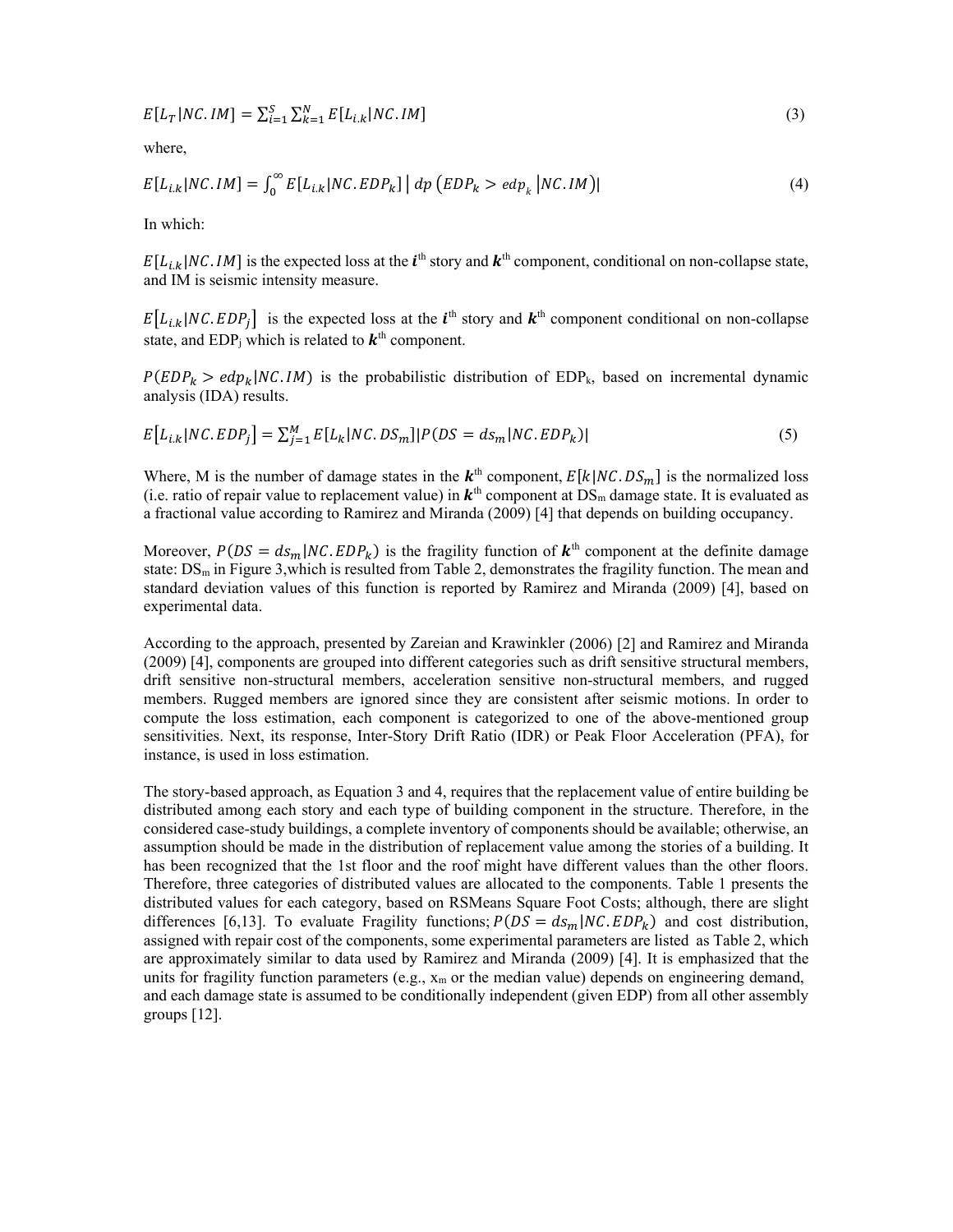|        | <b>Structural</b> | <b>Non-Structural (IDR)</b> | <b>Non-Structural (PFA)</b> | Rugged |
|--------|-------------------|-----------------------------|-----------------------------|--------|
| 1st    |                   |                             |                             |        |
| Floor  | 10.10             | 43.90                       | 31.80                       | 14.20  |
| Custom |                   |                             |                             |        |
| Floor  | 10.30             | 42.20                       | 33.20                       | 14.30  |
| Top    |                   |                             |                             |        |
| Floor  | 8.60              | 38.50                       | 36.80                       | 16.10  |

Table 1. The Distribution value of structural, non-structural and rugged members between separated story by story [6, 13].

Table 2 . Structural and non-structural components' Fragility functions and expected repair cost parameters (normalized by component replacement cost), DS1: slight damage state, DS2: moderate damage, DS3: extensive damage DS4: complete damage state, that components should be replaced [6, 13]

|                                |                               |                               | <b>Fragility Function Parameters</b><br><b>Repair cost</b> |                       |                                 |           |
|--------------------------------|-------------------------------|-------------------------------|------------------------------------------------------------|-----------------------|---------------------------------|-----------|
| Component                      | <b>Damage</b><br><b>State</b> | <b>Seismic</b><br>Sensitivity | <b>Median</b><br>% for<br>IDR, g for<br>PFA)               | <b>Dispersi</b><br>on | <b>Expected</b><br><b>Value</b> | Reference |
| Partitions (including          | DS1                           |                               | 0.21                                                       | 0.61                  | 0.10                            | ATC-58    |
| Façade)                        | DS <sub>2</sub>               | <b>IDR</b>                    | 0.69                                                       | 0.40                  | 0.60                            |           |
|                                | DS3                           |                               | 1.27                                                       | 0.45                  | 1.20                            |           |
| Partition-like                 |                               | <b>IDR</b>                    |                                                            |                       |                                 | [1]       |
|                                | DS1                           |                               | 1.27                                                       |                       |                                 |           |
|                                |                               |                               |                                                            | 0.45                  | 1.20                            |           |
| Windows                        | DS1                           |                               | 1.60                                                       | 0.29                  | 0.10                            | $[1]$     |
|                                | DS <sub>2</sub><br>DS3        | <b>IDR</b>                    | 3.20                                                       | 0.29                  | 0.60                            |           |
|                                |                               |                               |                                                            |                       |                                 |           |
|                                |                               |                               | 3.60                                                       | 0.27                  | 1.20                            |           |
| Generic-Drift                  | DS1                           | <b>IDR</b>                    | 0.55                                                       | 0.60                  | 0.03                            | [4]       |
|                                | DS <sub>2</sub>               |                               | 1.00                                                       | 0.50                  | 0.10                            |           |
|                                | DS3                           |                               | 2.20                                                       | 0.40                  | 0.60                            |           |
|                                | DS4                           |                               | 3.50                                                       | 0.35                  | 1.20                            |           |
| Ceilings                       | DS1                           | <b>PFA</b>                    | 0.30                                                       | 0.40                  | 0.12                            | ATC-58    |
|                                | DS <sub>2</sub>               |                               | 0.65                                                       | 0.5                   | 0.36                            |           |
|                                | DS3                           |                               | 1.28                                                       | 0.55                  | 1.2                             |           |
| Generic-Acceleration           | DS1                           | PFA                           | 0.7                                                        | 0.5                   | 0.02                            | $[4]$     |
|                                | DS <sub>2</sub>               |                               | 1                                                          | 0.5                   | 0.12                            |           |
|                                | DS3                           |                               | 2.2                                                        | 0.4                   | 0.36                            |           |
|                                | DS4                           |                               | 3.5                                                        | 0.35                  | 1.2                             |           |
| Post-1994Welded-               | DS1                           | <b>IDR</b>                    | $\overline{\mathbf{3}}$                                    | 0.35                  | 0.14                            | $[11]$    |
| steelmoment                    | DS <sub>2</sub>               |                               | $\overline{4}$                                             | 0.35                  | 0.47                            |           |
| frame(Structural<br>component) | DS3                           |                               | 5                                                          | 0.35                  | 0.71                            |           |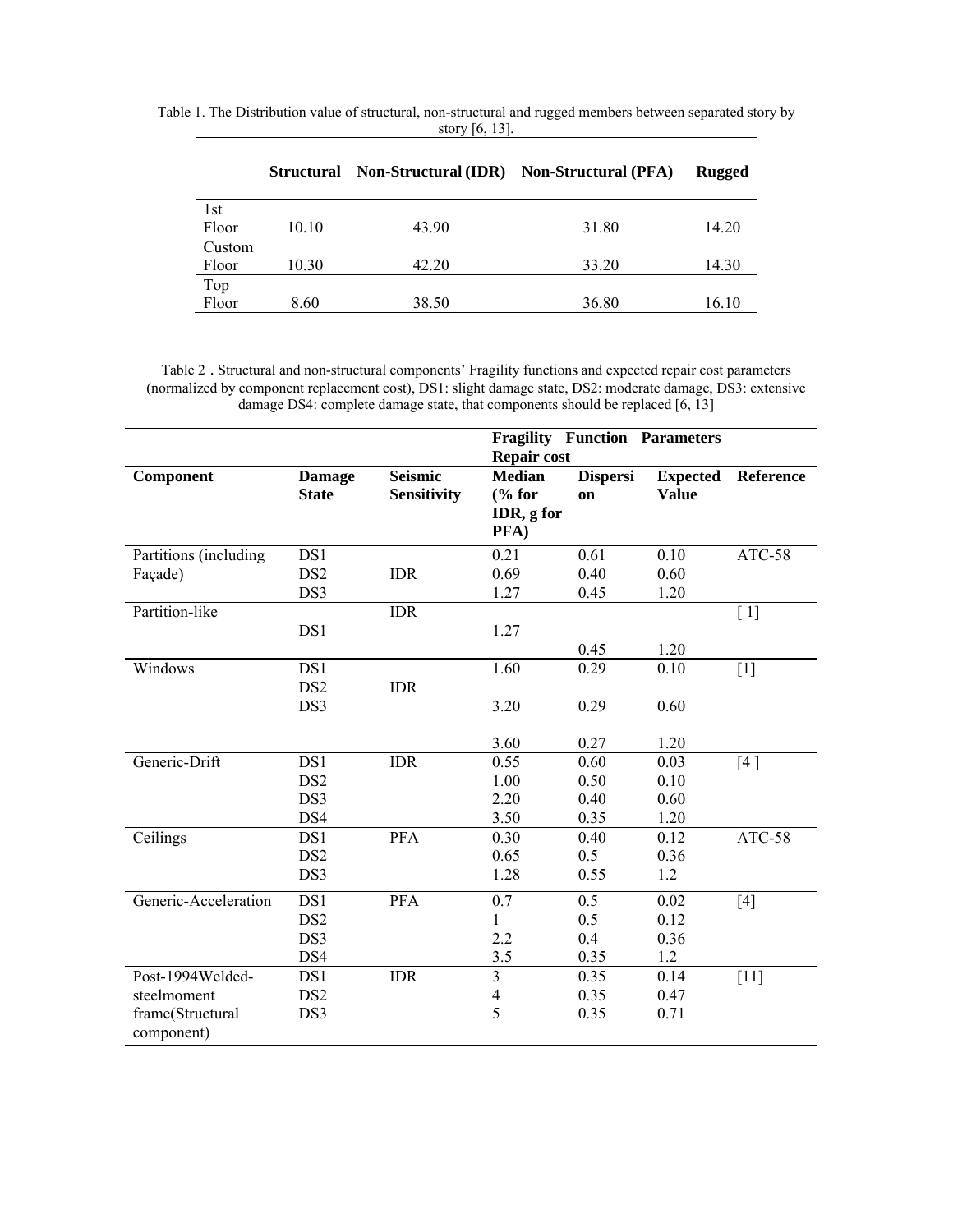#### *1.2 Structural Properties of the Models*

To evaluate the effect of seismic design level and ductility of frames on estimated seismic loss, six 5 story steel moment-resisting frames have been designed for the very high level of relative seismic hazard zone. These buildings are assumed to be located on soil type B, in which the average shear wave velocity at a depth of 30 m would be 360-750 m/s. The buildings are square in plan as in Figure 1, consisting three bays of 5.0 m in each direction, and having a height of 3.2 m. Gravity loads are supposed to be similar to common office buildings [13]. The designed buildings are labeled as SMF-V3, SMF-V2, IMF-V3, OMF-V3, and OMF-V2 for Special, Intermediate, and Ordinary Moment-resisting Frames. The "V3" or "V2" extensions in the aforementioned labels indicates that the corresponding structure has been designed in compliance with the third or second revision of Iranian seismic design code, respectively. The sixth building is a moment-resisting frame, which has been designed in compliance with the first revision of Iranian seismic design code. The values of the response modification factors (i.e. R) have been selected from the seismic design code as shown in Table 3 [6, 7, 8]. Moreover, Table 4 shows section properties of SMF-V3 and OMF-V2 as samples of frame members. It can be seen that overall stiffness is increased in a respective manner as models change from SMF to OMF. Appendix A shows design criteria of the structures subject to earthquake per different revisions of Iranian seismic design code [6, 7, 8].



Figure1.The structural plan of all floors

| Table 3. Different types of seismic steel moment-resisting frames |
|-------------------------------------------------------------------|
| [6, 7, 8]                                                         |

| <b>Structure</b> | R  |
|------------------|----|
| SMF-V3           | 10 |
| $IMF-V3$         | 7  |
| OMF-V3           | 5  |
| SMF-V2           | 10 |
| OMF-V2           | 6  |
| MRF-V1           | h  |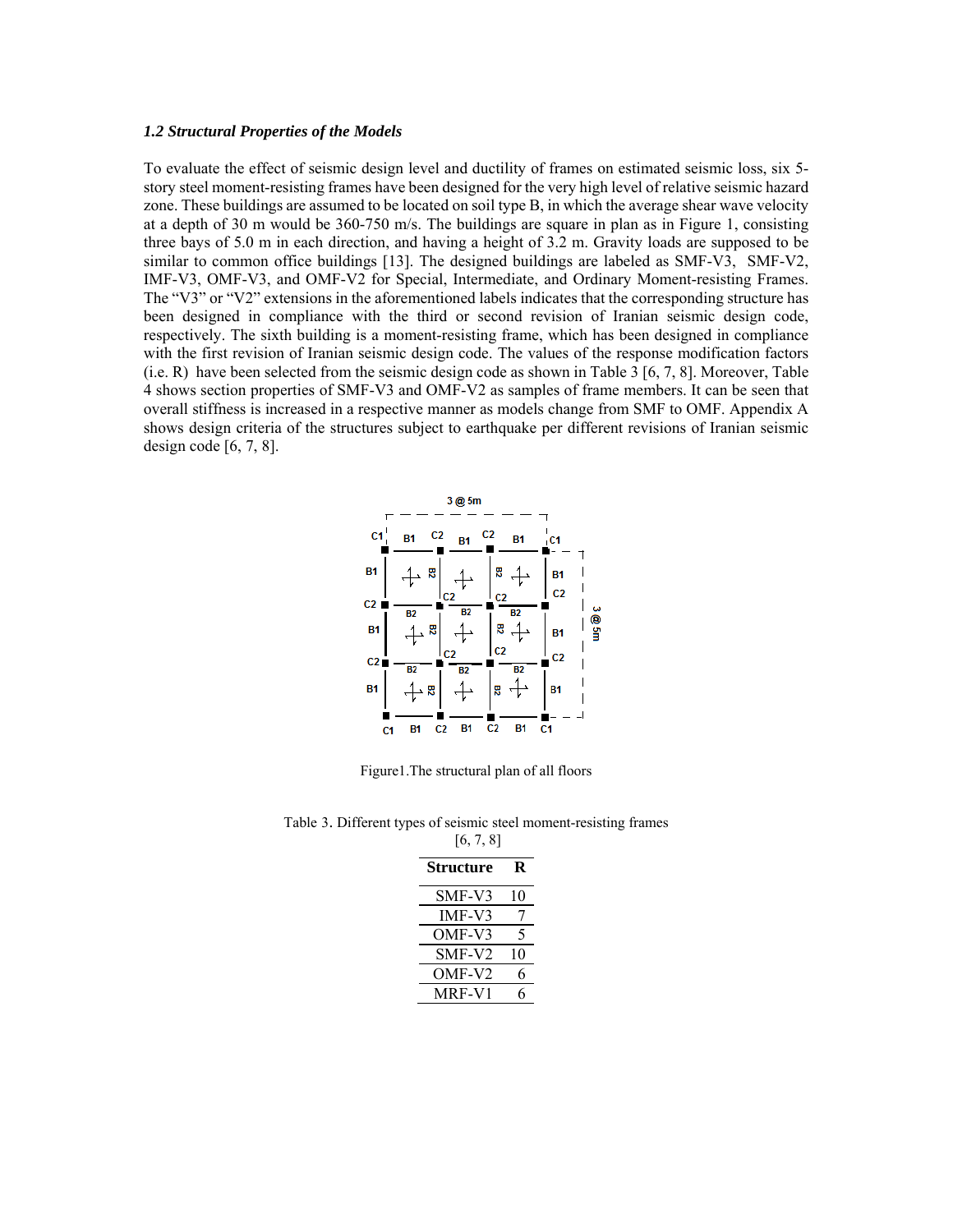| SMF-V3            |                            |                            |               |               |
|-------------------|----------------------------|----------------------------|---------------|---------------|
| <b>Story</b>      | C1                         | C2                         | <b>B2</b>     | <b>B1</b>     |
| 1                 | $180 \times 180 \times 20$ | 300×300×20                 | <b>IPE400</b> | <b>IPE360</b> |
| 2                 | $180 \times 180 \times 20$ | $300\times300\times20$     | <b>IPE400</b> | <b>IPE360</b> |
| 3                 | $180 \times 180 \times 20$ | $300\times300\times20$     | <b>IPE400</b> | <b>IPE360</b> |
| 4                 | $160 \times 160 \times 16$ | $20\times200\times200$     | <b>IPE330</b> | <b>IPE300</b> |
| 5                 | $160 \times 160 \times 16$ | $20\times200\times200$     | <b>IPE330</b> | IPE300        |
|                   |                            |                            |               |               |
|                   |                            |                            |               |               |
|                   |                            |                            |               |               |
| OMF-V2            | C1                         | C2                         | <b>B2</b>     | <b>B1</b>     |
| <b>Story</b><br>1 | $200 \times 200 \times 16$ | $340 \times 340 \times 20$ | <b>IPE500</b> | <b>IPE500</b> |
| $\overline{2}$    | $200 \times 200 \times 16$ | $340 \times 340 \times 20$ | <b>IPE500</b> | <b>IPE450</b> |
| 3                 | $200 \times 200 \times 16$ | $340 \times 340 \times 20$ | <b>IPE500</b> | <b>IPE450</b> |
| 4                 | $180 \times 180 \times 16$ | $240 \times 240 \times 20$ | <b>IPE450</b> | <b>IPE360</b> |

Table 4. The section properties of the members of SMF-V3 & OMF-V2 buildings, provided as samples

#### *1.3 Modeling of structures*

Nonlinear analysis of frames has been carried out using OpenSees software. To simulate the behavior of steel material, a bilinear kinematic stress-strain curve has been assigned to the elements from OpenSees library [14]. In addition, displacement-based beam-columns in combination with fiber sections have been used to model cross sections as accurately as possible. Moreover, the corotational method has been accounted for considering geometric stiffness matrix. All models have been analyzed under incremental dynamic analysis (IDA) (Vamvatsicos & Cornell (2002) [17]) in order to evaluate the structure response from elastic to inelastic region.

To impose dynamic loading, 15 far field ground motions have been applied to the structures [18]. The accelerograms have been measured on soil type B, in which the average shear wave velocity at a depth of 30m would be 360-750 m/s. Properties of the imposed ground motions are presented in Table 5.

|   |                        |      |                  | <b>Record</b>     | <b>PGA</b> |              |      |
|---|------------------------|------|------------------|-------------------|------------|--------------|------|
|   | <b>Earthquake</b>      | Date | <b>Magnitude</b> | <b>Station</b>    | max(g)     | Distance(km) | Soil |
|   |                        |      |                  | Beverly<br>Hills- |            |              |      |
|   | Northridge             | 1994 | 6.7              | Mulhol            | 0.52       | 13.3         |      |
|   |                        |      |                  | Canyon            |            |              |      |
|   |                        |      |                  | Country-          |            |              |      |
| ↑ | Northridge             | 1994 | 6.7              | <b>WLC</b>        | 0.48       | 11.9         | D    |
| 3 | Duzce, Turkey          | 1999 | 7.1              | Bolu              | 0.82       | 12.2         | D    |
| 4 | <b>Imperial Valley</b> | 1979 | 6.5              | Delta             | 0.35       | 22.25        |      |

Table 5. The seismic characteristics of imposed ground motions (FEMA P695 [18])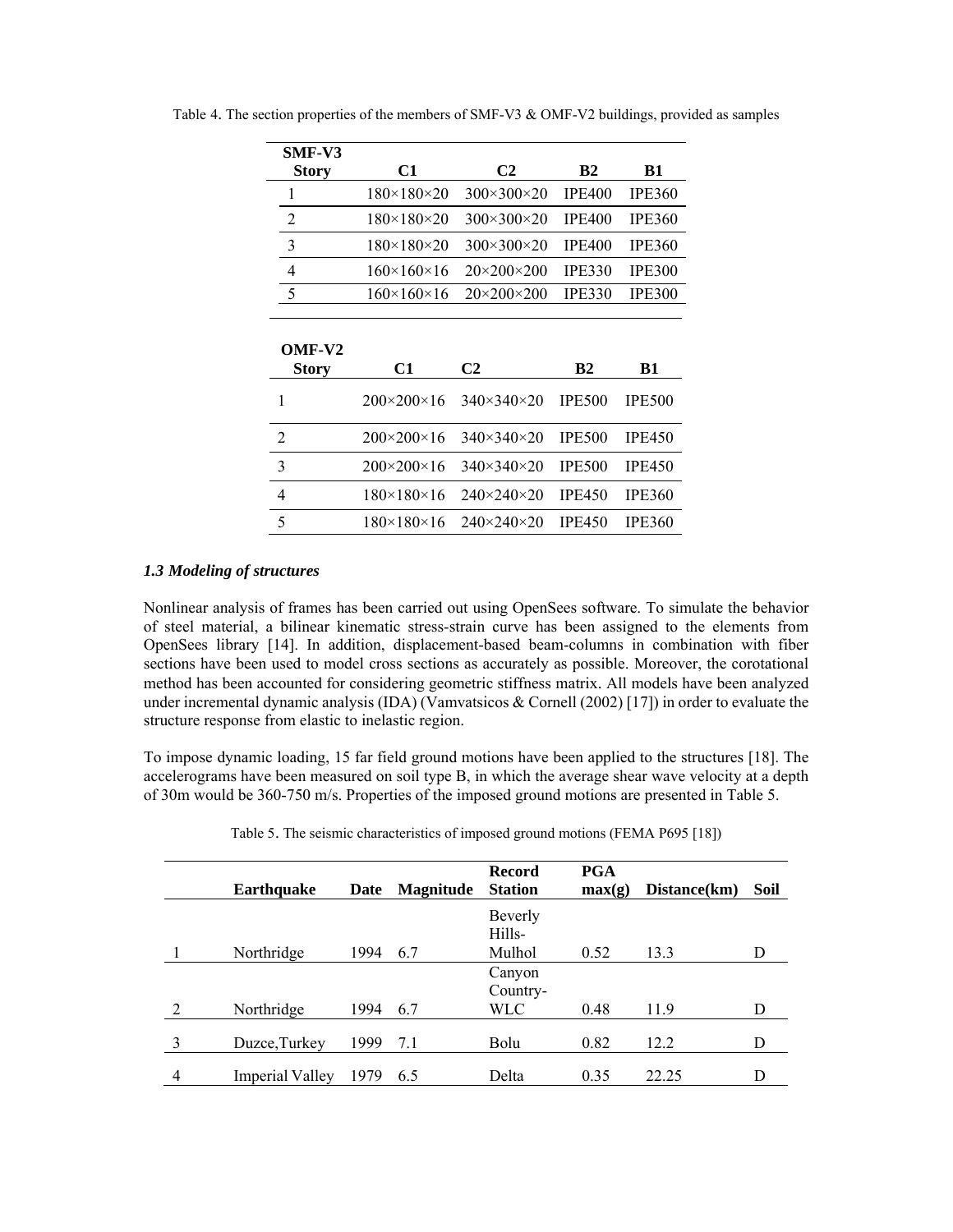|         |                        |      |     | El<br>Centro  |      |       |   |
|---------|------------------------|------|-----|---------------|------|-------|---|
| 5       | <b>Imperial Valley</b> | 1979 | 6.5 | Array# $11$   | 0.38 | 13    | D |
|         |                        |      |     |               |      |       |   |
| 6       | Kobe, Japon            | 1995 | 6.9 | Shin-Osaka    | 0.24 | 23.8  | D |
|         |                        |      |     |               |      |       |   |
| 7       | Kocaeli, Turkey        | 1999 | 7.5 | Duzce         | 0.36 | 14.5  | D |
|         |                        |      |     | Yermo FirE    |      |       |   |
| $\,8\,$ | Landers                | 1992 | 7.3 | Station       | 0.24 | 23.7  | D |
|         |                        |      |     |               |      |       |   |
| 9       | Landers                | 1992 | 7.3 | Cool Water    | 0.42 | 19.85 | D |
|         |                        |      |     |               |      |       |   |
| 10      | Loma Pierta            | 1989 | 6.9 | Capitola      | 0.53 | 22.1  | D |
|         |                        |      |     | Gilroy        |      |       |   |
| 11      | Loma Pierta            | 1989 | 6.9 | Array #3      | 0.56 | 12.5  | D |
|         | Superstition           |      |     | Pore          |      |       |   |
| 12      | Hills                  | 1987 | 6.5 | Road(temp)    | 0.45 | 11.45 | D |
|         |                        |      |     |               |      |       |   |
|         | Cape                   |      |     | Rio<br>Dell   |      |       |   |
| 13      | Mendocino              | 1992 | 7   | Overpass      | 0.55 | 11.1  | D |
|         | Chi-Chi                |      |     |               |      |       |   |
| 14      | Taiwan                 | 1994 | 7.6 | <b>CHY101</b> | 0.44 | 12.75 | D |
|         |                        |      |     | LA-           |      |       |   |
|         |                        |      |     | Hollywood     |      |       |   |
| 15      | San Fernando           | 1971 | 6.6 | <b>Star</b>   | 0.21 | 24.35 | D |

# **2. NUMERICAL EXAMPLES**

#### *2.1 Analysis Results*

Incremental Dynamic Analysis of the designed steel moment-resisting frames with different ductility and seismic design levels have been carried out using OpenSees software. As a sample median, the IDA results of the different type of frames are compared in Figure 2. It can be seen that special moment resisting frames have more capacity compared to ordinary and intermediate moment resisting frames. Besides, the inter-story drift (IDR) and peak floor acceleration (PFA) of SMF-V3 frame at different spectral acceleration (Sa) levels are shown in Figure 3.



Figure 2. Median of IDA results of frames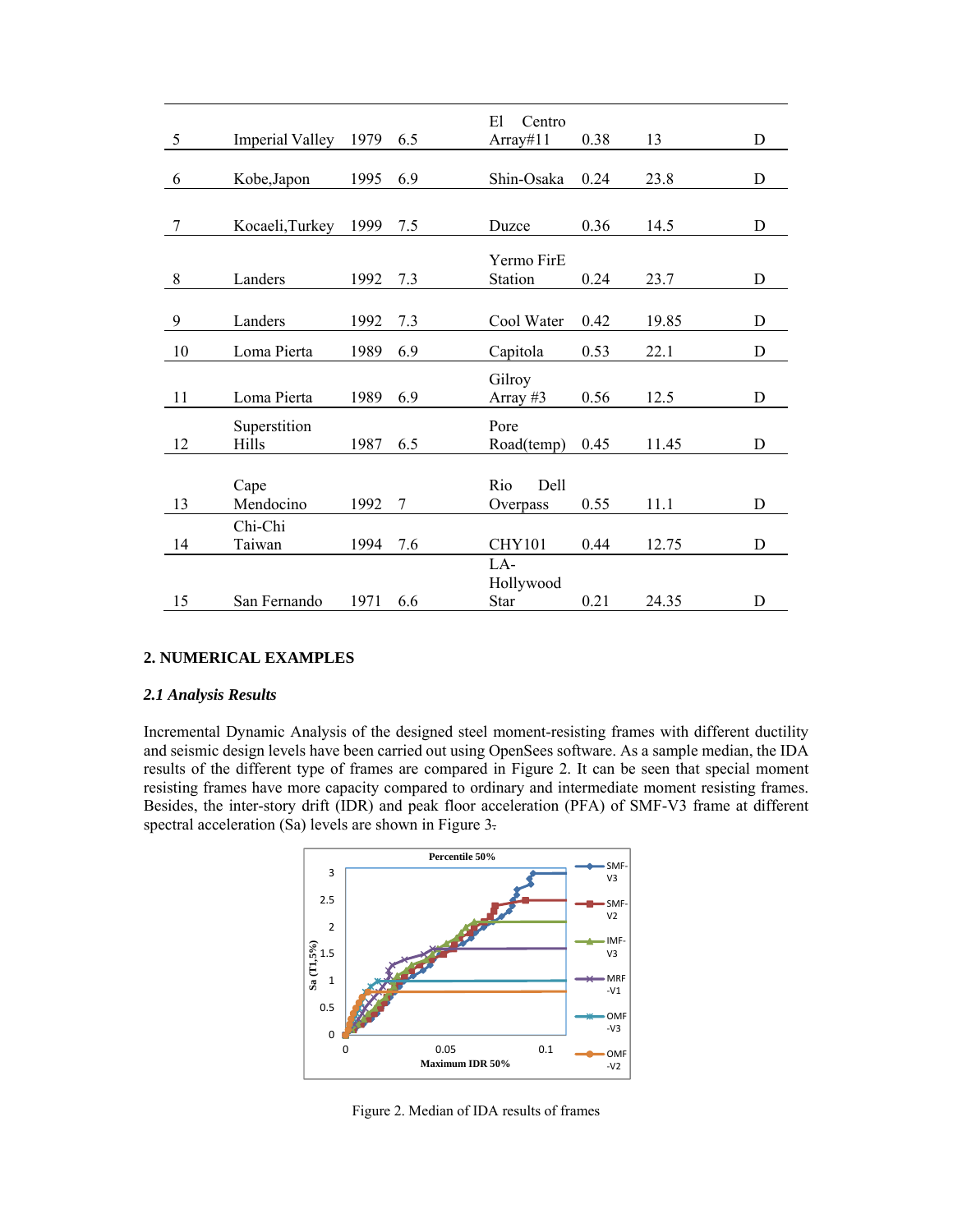

Figure 3. Median peak Inter-Story Drifts (IDR) and Peak floor acceleration(PFA) ratios, of all stories at several specific Sa levels in SMF-V3

The fragility curves of the frames for the collapse prevention (CP) level, based on FEMA 350 guideline, is shown as Figure 4. A lognormal cumulative distribution function is often fit to this data to provide a continuous estimation of collapse probability as a function of Sa.

The equation of this function is  $P(C|Sa = x) = \phi(\frac{ln x - \mu}{\beta})$  in which  $P(C | Sa = x)$  is the collapse probability at a given ground motion of Sa = x,  $\Phi$  is the normal cumulative distribution function, and  $\mu$ and  $\beta$  are the mean and standard deviation of  $lnSa$ .



Figure 4. The collapse fragility curves of the frames for the collapse prevention (CP) level

As a sample, the fragility function of each component for a structural drift sensitive component (EDP of IDR) and a non-structural acceleration sensitive component (EDP of PFA), under their damage states, for 2 sample components is shown as in Figure 5. In this figure, CDF is the cumulative distribution of fragility function. To produce the Engineering Demand Parameters- Decision Variable (EDP-DV) function in each story, which is called  $(E[L_{i,k}|NC.EDP_i])$ , the normalized cost  $(E[L_k|NC.DS_m])$ is multiplied by the corresponding fragility function. $P[DS = ds_m | NC. EDP_k)$ 

Figure 6 shows a sample of EDP-DV function in SMF-V3 frame, which is the result of Equation 5. By assigning a lognormal distribution to structural response, the result of Equation 4 is achieved in Figure 7. Since it was mentioned before, the Decision Value (DV) is assumed to be identical to loss ratio.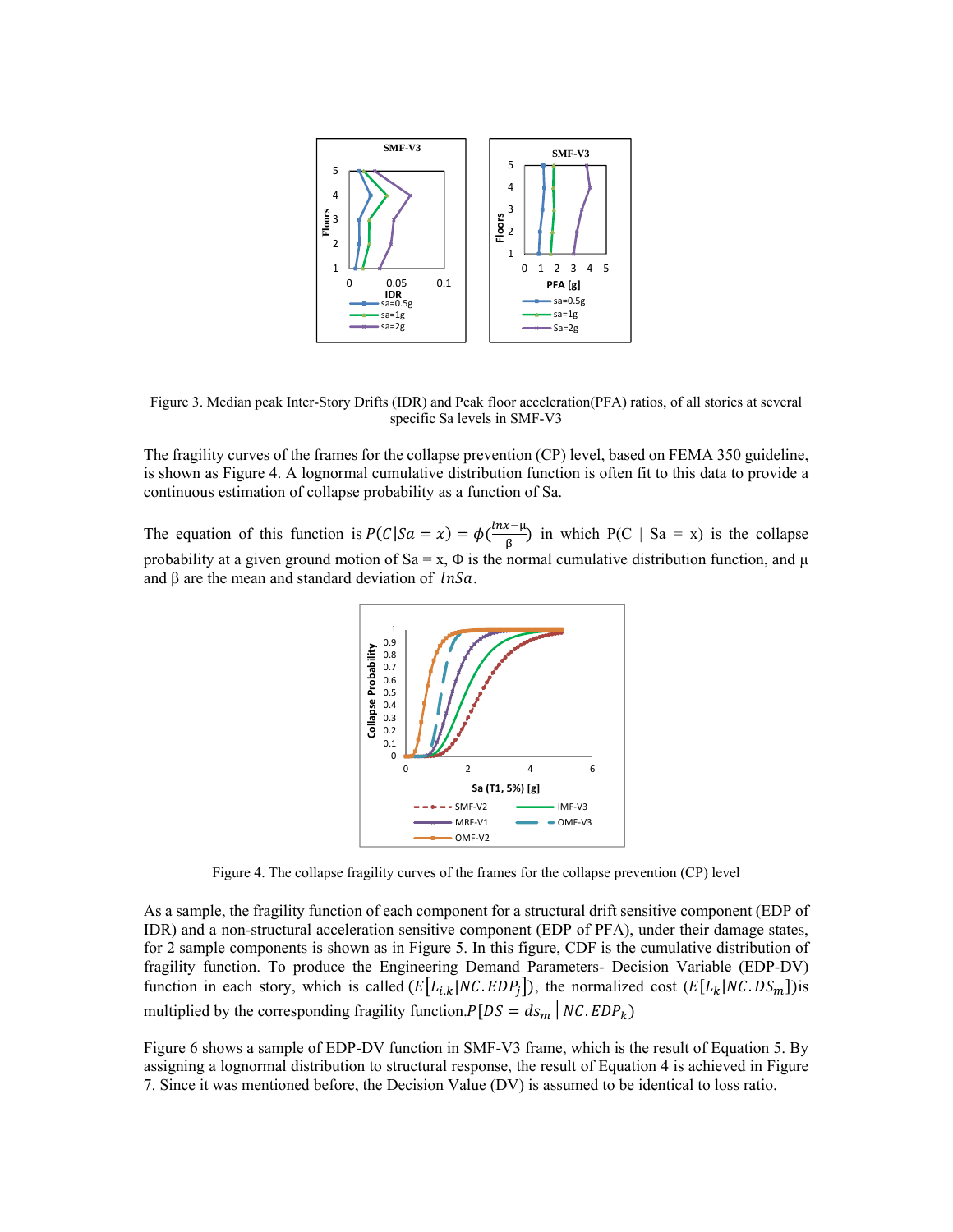

Figure 5. Fragility functions for IDR and PFA components



Figure 6. EDP-DV function in acceleration sensitive Components for the Top floor of SMF-V3 frame, that shows loss as a function of EDP



Figure7. Loss curves (function of IM) assuming non-collapse (NC) condition, for the whole SMF-V3 frame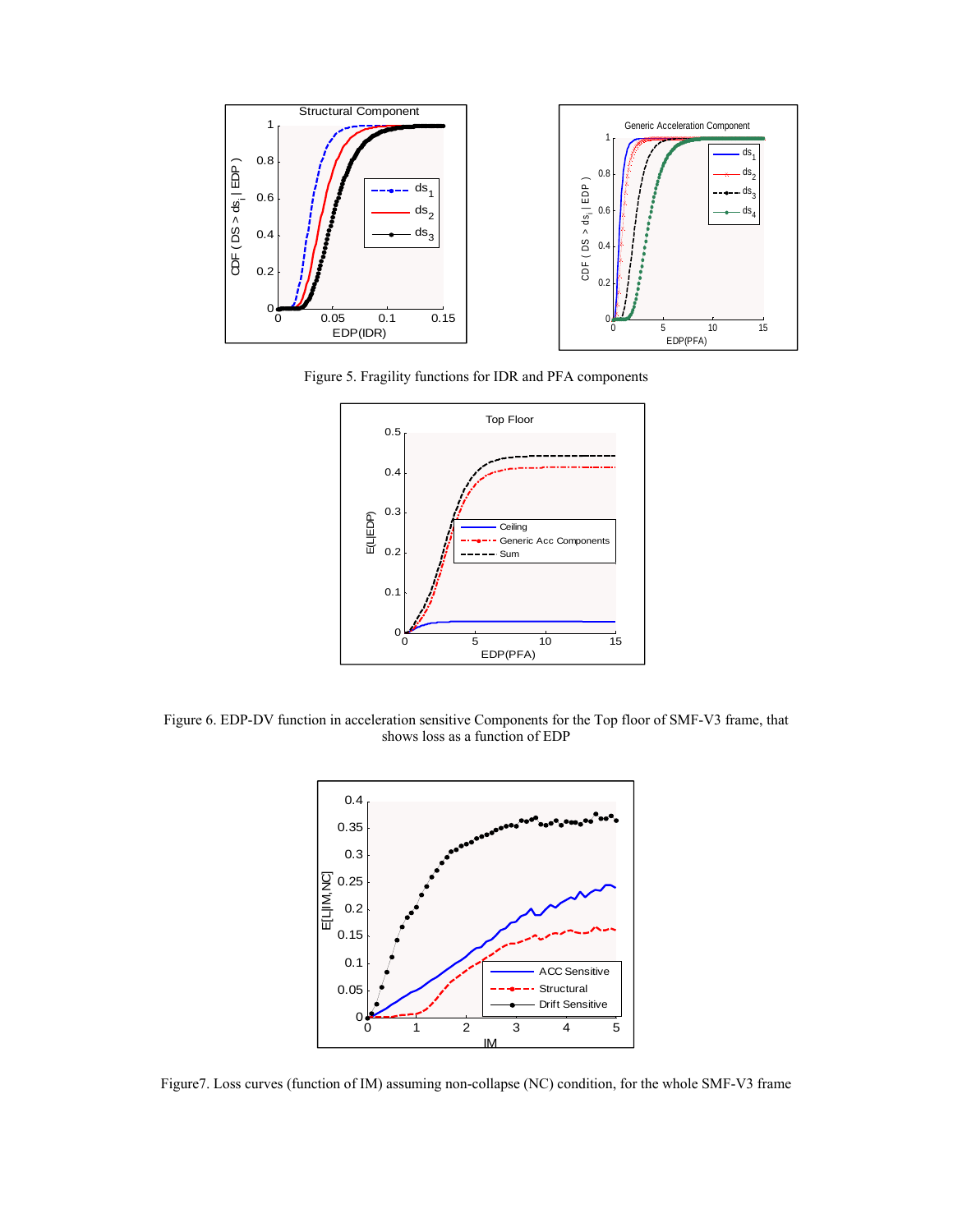It can be concluded that the most contribution in loss is related to non-structural drift sensitive components. Additionally, for IM<0.5g, structural components' contribution in suffered loss is negligible in comparison with non-structural components.

#### *2.2 Loss estimation results*

Loss estimation under the non-collapse condition is calculated by multiplying EDP-DV function by probabilistic distribution of structural response (IDA results). The probability of collapse as in Figure 4, and non-collapse conditions (1.0-P(C|IM)) could be used to compute total loss, according to Equation 2. In addition, during the entire collapse of the frames, the rebuilding cost is considered as loss. Total loss curves as a function of IM are displayed as Figure 8.



Figure 8. Loss curves (collapse, non-collapse, and total) in SMF-V3 frame, IM= Sa(T1,5%)

It is observed that by increasing the intensity measure of earthquake, non-collapse loss decreases due to its low collapse probability, while collapse loss surges.

In order to show a distinction of total loss among all six examined models, the mentioned approach is repeated for all frame models. Consequently, the estimated cost losses are presented in Figure 9, that indicates that, reduction in frame ductility, from SMF-V3 to OMF-V2 for instance, reduces the non– collapse loss, because of its direct relation with the amount of EDP, unlike the range of collapse loss increases. In addition, collapse initiates at Sa=1.5g in SMF-V3, while it starts for Sa<0.2g in OMF-V2 due to the ductility and capability of standing more drift in SMF-V3. According to collapse fragility (Figure 5), it is evident that SMF-V3 (e.g.,  $R=10$ ; the most ductile frame) is not only less probable to collapse in a certain Sa in comparison with others, but also tolerates a larger range of Sa. For this reason, this frame has the minimum total loss since P(C|IM) is involved in loss calculations as is presented in Equation 2 and Figure 9.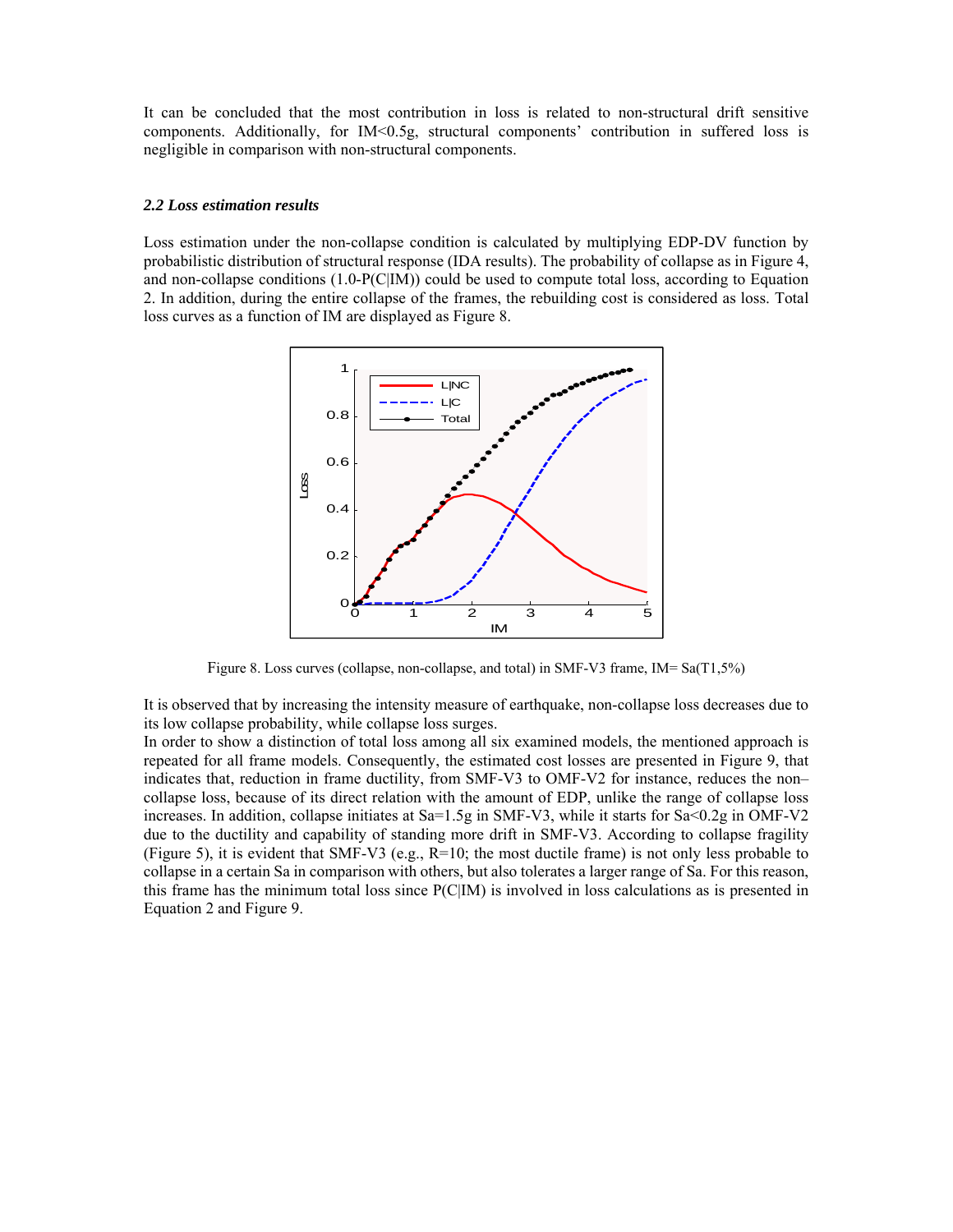

Figure 9. Comparison of total loss

### **3. CONCLUSION**

In this paper, the PEER's overall story-based framework has been utilized for loss estimation of structures instead of using a component-based methodology, (Ramirez and Miranda (2009) [4]). It can be observed that the efficiency of computations is elevated because all components are categorized according to seismic sensitivities. Simultaneously, corresponding cost distribution has been considered for all of buildings' component inventory. Six steel moment-resisting frames, in the high level of relative seismic hazard zone, have been designed in compliance with Iranian seismic design code. Subsequently, the loss estimation of all six frames has been carried out using the story-based methodology. In the next stage, the results of the incremental dynamic analysis have been used to evaluate the collapse, fragility functions, and structural responses. The repair costs for each building have probabilistically been estimated using MATLAB to calculate the total loss stages. Although the results, presented herein, are based on a number of simplifying assumptions, they have been consistently applied to all buildings. Thus, the results of relative seismic performance, expressed in terms of economic losses, could effectively be compared to each other. To detect the effect of ductility on seismic loss, it has been considered as a variable. According to the set of buildings in this study, it has been observed that ductility leaves a positive impact on the expected losses. In other words, within frames, studied in this paper, the special moment-resisting frame, suffered the minimum rate of total loss in comparison to the other moment-resisting frames. Moreover, the contribution of non-structural components in non-collapse (NC) loss state is more impressive than other components. Finally, it can be observed that the effect of earthquake design code, from the first edition of Iranian earthquake design code toward the third edition, on seismic loss estimation goes toward reducing loss rates of frame by increasing frame ductility. In fact, the losses reduce in SMF-V3 and OMF-V3 samples, when compared to SMF-V2 and OMF-V2, respectively. It seems that the value of design base shear force, which has been presented in Table A-2, has a profound impact on the loss reduction.